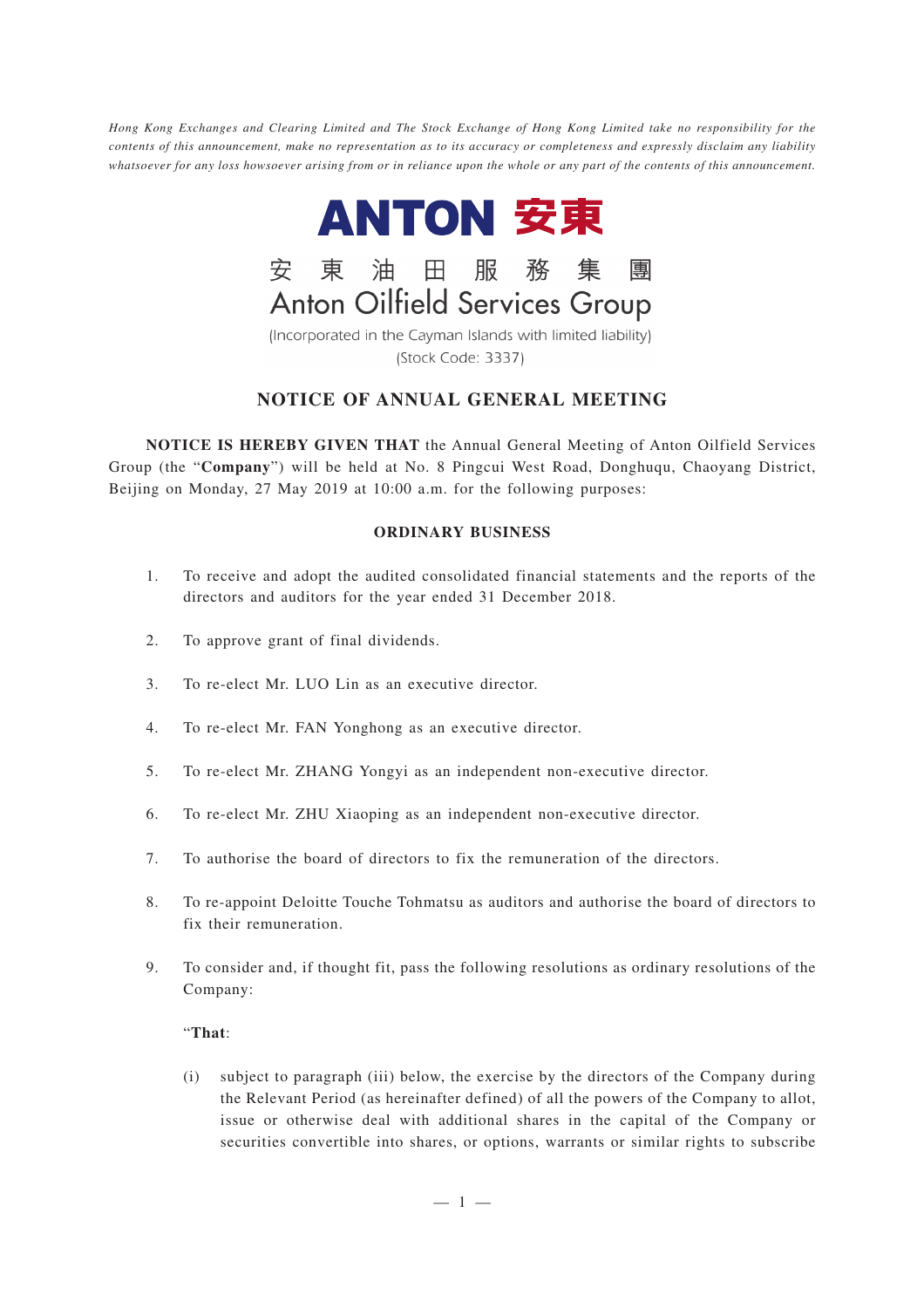for shares or such convertible securities of the Company and to make or grant offers, agreements and/or options (including bonds, warrants and debentures convertible into shares of the Company) which may require the exercise of such powers be and is hereby generally and unconditionally approved;

- (ii) the approval in paragraph (i) above shall be in addition to any other authorisation given to the directors of the Company and shall authorise the directors of the Company during the Relevant Period (as hereinafter defined) to make or grant offers, agreements and/or options which may require the exercise of such power after the end of the Relevant Period;
- (iii) the total number of shares allotted or agreed conditionally or unconditionally to be allotted (whether pursuant to options or otherwise) by the directors of the Company during the Relevant Period pursuant to paragraph (i) above, otherwise than pursuant to (1) a Rights Issue (as hereinafter defined); or (2) the grant or exercise of any option under the option scheme of the Company or any other option, scheme or similar arrangement for the time being adopted for the grant or issue to officers and/or employees of the Company and/or any of its subsidiaries of shares or rights to acquire shares of the Company; or (3) any scrip dividend or similar arrangement providing for the allotment of shares in lieu of the whole or part of a dividend on shares of the Company in accordance with the articles of association of the Company in force from time to time; or (4) any issue of shares in the Company upon the exercise of rights of subscription or conversion under the terms of any existing convertible notes issued by the Company or any existing securities of the Company which carry rights to subscribe for or are convertible into shares of the Company, shall not exceed the 20 per cent of the total number of shares of the Company in issue as at the date of passing this resolution and the said approval shall be limited accordingly;
- (iv) for the purpose of this resolution:
	- (a) "**Relevant Period**" means the period from the passing of this resolution until whichever is the earliest of:
		- (1) the conclusion of the next annual general meeting of the Company;
		- (2) the expiration of the period within which the next annual general meeting of the Company is required by any applicable law or the articles of association of the Company to be held; and
		- (3) the revocation or variation of the authority given under this resolution by an ordinary resolution of the shareholders of the Company in general meeting; and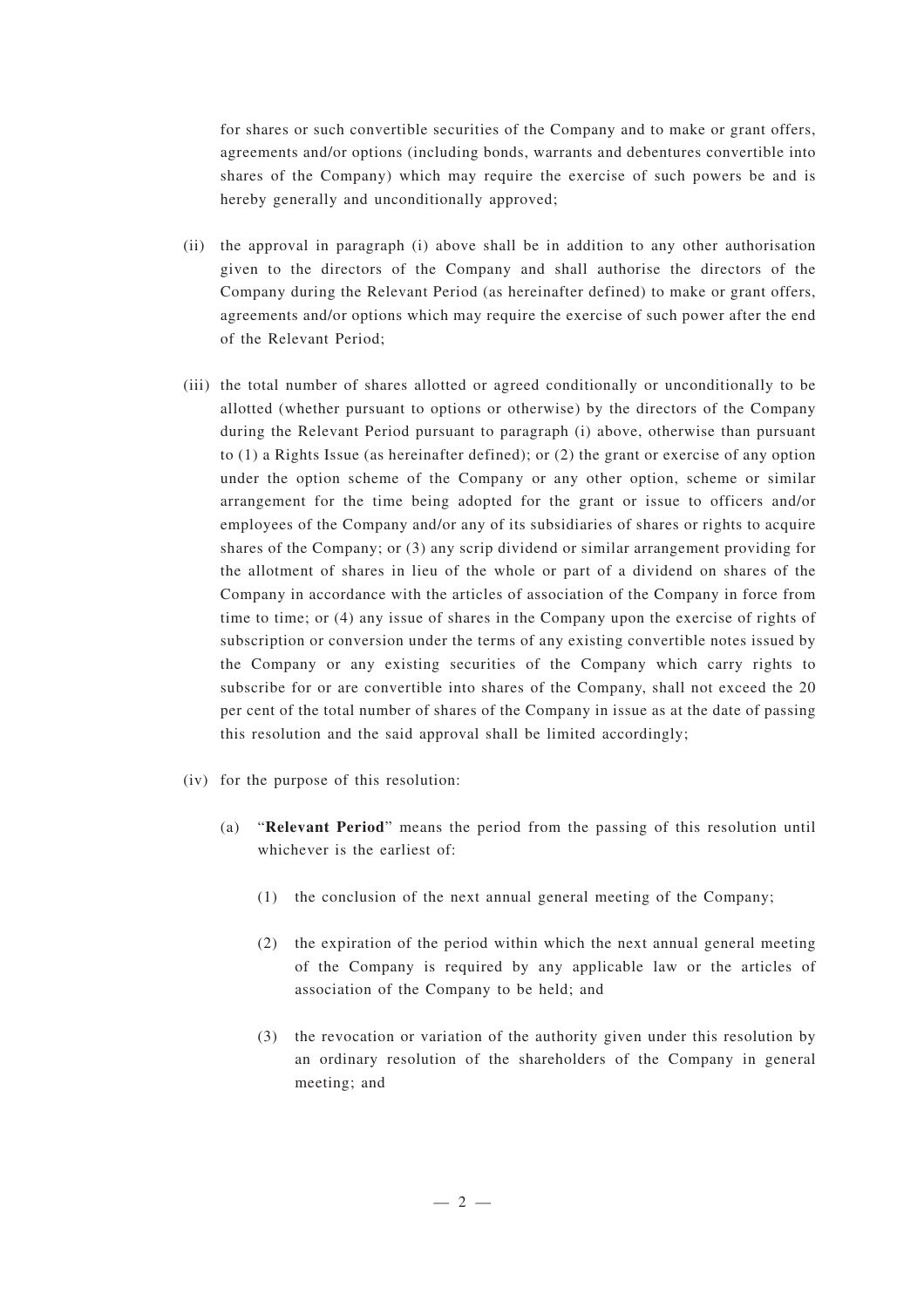- (b) "Rights Issue" means an offer of shares in the capital of the Company, or offer or issue of warrants, options or other securities giving rights to subscribe for shares open for a period fixed by the directors of the Company to holders of shares in the capital of the Company whose names appear on the register of members on a fixed record date in proportion to their holdings of shares (subject to such exclusion or other arrangements as the directors of the Company may deem necessary or expedient in relation to fractional entitlements or, having regard to any restrictions or obligations under the laws of, or the requirements of, or the expense or delay which may be involved in determining the exercise or extent of any restrictions or obligations under the laws of, or the requirements of, any jurisdiction applicable to the Company, any recognised regulatory body or any stock exchange applicable to the Company)."
- 10. To consider and, if thought fit, pass the following resolutions as ordinary resolutions of the Company:

#### "**That**:

- (i) subject to paragraph (ii) below, the exercise by the directors of the Company during the Relevant Period (as hereinafter defined) of all the powers of the Company to buy back shares of the Company on The Stock Exchange of Hong Kong Limited or on any other stock exchange on which the shares of the Company may be listed and recognised for this purpose by the Securities and Futures Commission and The Stock Exchange of Hong Kong Limited under the Code on Share Buy-back and, subject to and in accordance with all applicable laws and the Rules Governing the Listing of Securities on The Stock Exchange of Hong Kong Limited (the "Listing Rules"), be and is hereby generally and unconditionally approved;
- (ii) the total number of shares of the Company, which may be bought back pursuant to the approval in paragraph (i) above shall not exceed 10 per cent of the total number of shares of the Company in issue at the date of passing of this resolution, and the said approval shall be limited accordingly;
- (iii) subject to the passing of each of the paragraphs (i) and (ii) of this resolution, any prior approvals of the kind referred to in paragraphs (i) and (ii) of this resolution which had been granted to the directors and which are still in effect be and are hereby revoked; and
- (iv) for the purpose of this resolution:

"**Relevant Period**" means the period from the passing of this resolution until whichever is the earliest of

(a) the conclusion of the next annual general meeting of the Company;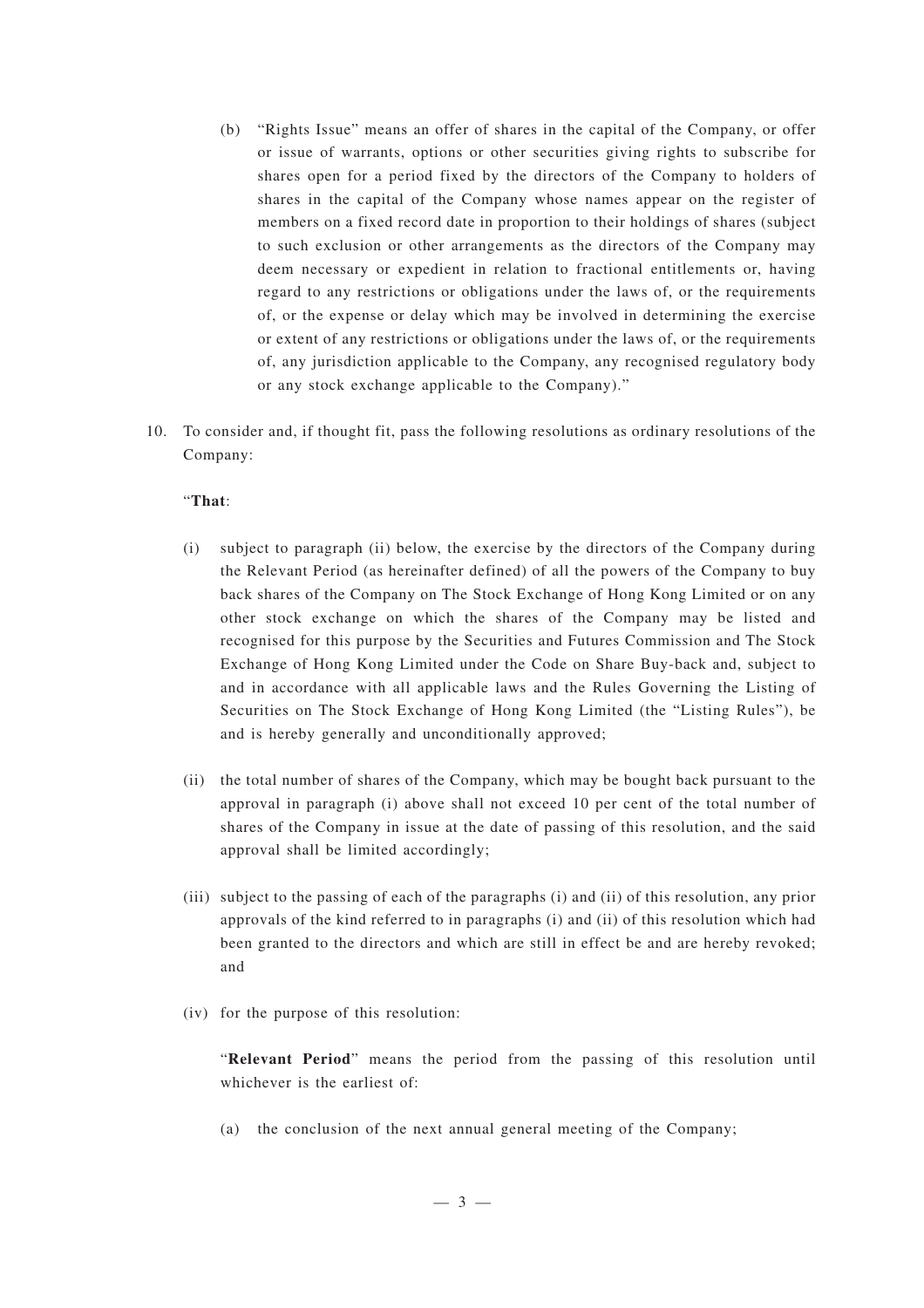- (b) the expiration of the period within which the next annual general meeting of the Company is required by any applicable law or the articles of association of the Company to be held; and
- (c) the revocation or variation of the authority given under this resolution by ordinary resolution of the shareholders of the Company in general meeting."
- 11. To consider and, if thought fit, pass the following resolutions as ordinary resolutions of the Company:

**"That** conditional upon the resolutions numbered 9 and 10 set out in the notice convening this meeting being passed, the general mandate granted to the directors of the Company to exercise the powers of the Company to allot, issue and otherwise deal with additional shares of the Company and to make or grant offers, agreements and options which might require the exercise of such powers pursuant to the ordinary resolution numbered 9 set out in the notice convening this meeting be and is hereby extended by the addition to the total number of shares of the Company which may be allotted by the directors pursuant to such general mandate by such number of shares bought back by the Company under the authority granted pursuant to ordinary resolution numbered 10 set out in the notice convening this meeting, provided that such amount shall not exceed 10 per cent of the total number of shares of the Company in issue at the date of passing of the said resolutions."

> By order of the Board **Anton Oilfield Services Group LUO Lin** *Chairman*

Hong Kong, 26 April 2019

*Registered office:* PO Box 309, Ugland House Grand Cayman, KY1-1104 Cayman Islands *Principal place of business in Hong Kong:* 40/F, Sunlight Tower 248 Queen's Road Wanchai, Hong Kong

#### *Notes:*

- (i) Ordinary resolution numbered 11 will be proposed to the shareholders for approval provided that ordinary resolutions numbered 9 and 10 above are passed by the shareholders.
- (ii) A shareholder entitled to attend and vote at the above meeting is entitled to appoint another person as his/her proxy to attend and vote instead of him/her; a proxy need not be a shareholder of the Company.